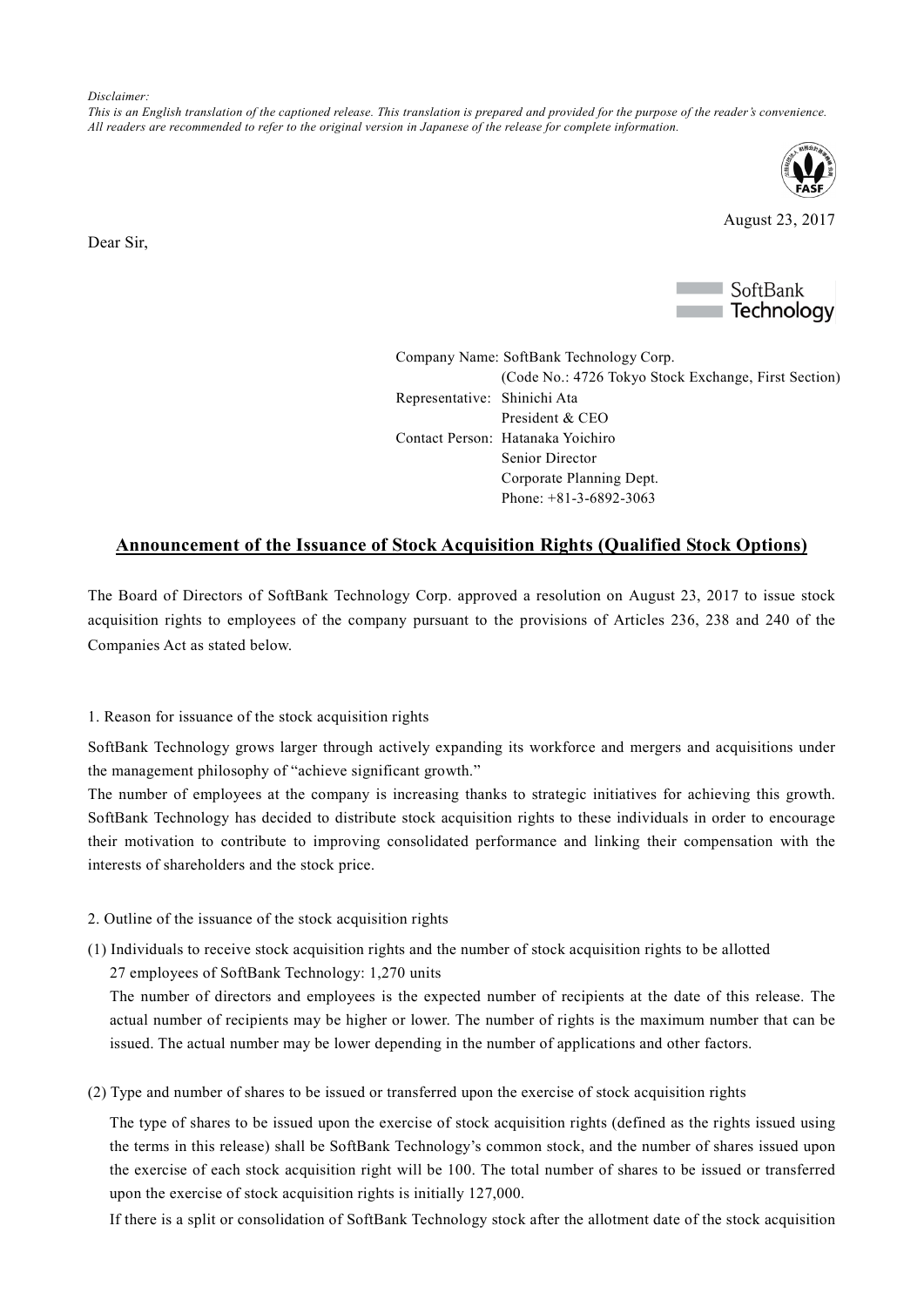rights, the number of shares per right will be adjusted by using the following formula. However, the adjustment will apply only to stock acquisition rights that are not exercised at the time of the adjustment. Any fraction of one share resulting from the adjustment will be rounded down.

| Number of shares per right $=$ | Number of shares per right x | Ratio of stock split or stock |
|--------------------------------|------------------------------|-------------------------------|
| after adjustment               | before adjustment            | consolidation                 |

If SoftBank Technology issues stock or disposes of treasury shares at a price below the market price (other than shares issued because of a public offering at market price or to the exercise of stock acquisition rights), conducts a merger, a company split, exchange of shares or transfer of shares (collectively "merger, etc."), conducts a gratis share allocation, or takes any other event that calls for an adjustment of the number of shares per right, SoftBank Technology can adjust the number of shares per right to a reasonable extent.

## (3) Total number of stock acquisition rights to be issued

The total number of stock acquisition rights is 1,270.

If one or more individuals who are to receive stock allocation rights as explained in item (1) are no longer employees of SoftBank Technology or its subsidiary on the allocation date or if eligible individuals apply for a smaller number of rights than the number that is planned to be issued, the number of rights that individuals apply to will instead be the total number of the stock acquisition rights.

## (4) Amount to be paid in exchange for the stock acquisition rights

It shall not need payment. This is the stock acquisition rights to be granted as incentive compensation, it does not apply to advantageous issue that is not a requirement for the payment of money.

(5) Amount of assets to be contributed upon the exercise of stock acquisition rights and calculation method The assets to be contributed upon the exercise of each of the stock acquisition rights is calculated by multiplying the price per share (exercise price), which is determined as follows, by the number of shares per right.

The exercise price is the average closing price of the SoftBank Technology's common stock on the Tokyo Stock Exchange on each day of the month (except days when there was no trading of the SoftBank Technology stock) prior to the month in which the applicable stock acquisition rights were allotted, with any fraction of one yen rounded up. However, if this amount is lower than the closing price (if there are no transactions on the allotment date, the most recent closing price prior to this date) of the SoftBank Technology's common stock on the Tokyo Stock Exchange on the date of allotment of the stock acquisition rights, the closing price on this date shall apply.

In the case where the Company carries out a share split or share consolidation of its stock after the date of allotment of the stock acquisition rights, the Exercise Price shall be adjusted according to the following formula, with the resulting fractions of less than one yen arising from such calculation to be rounded up.

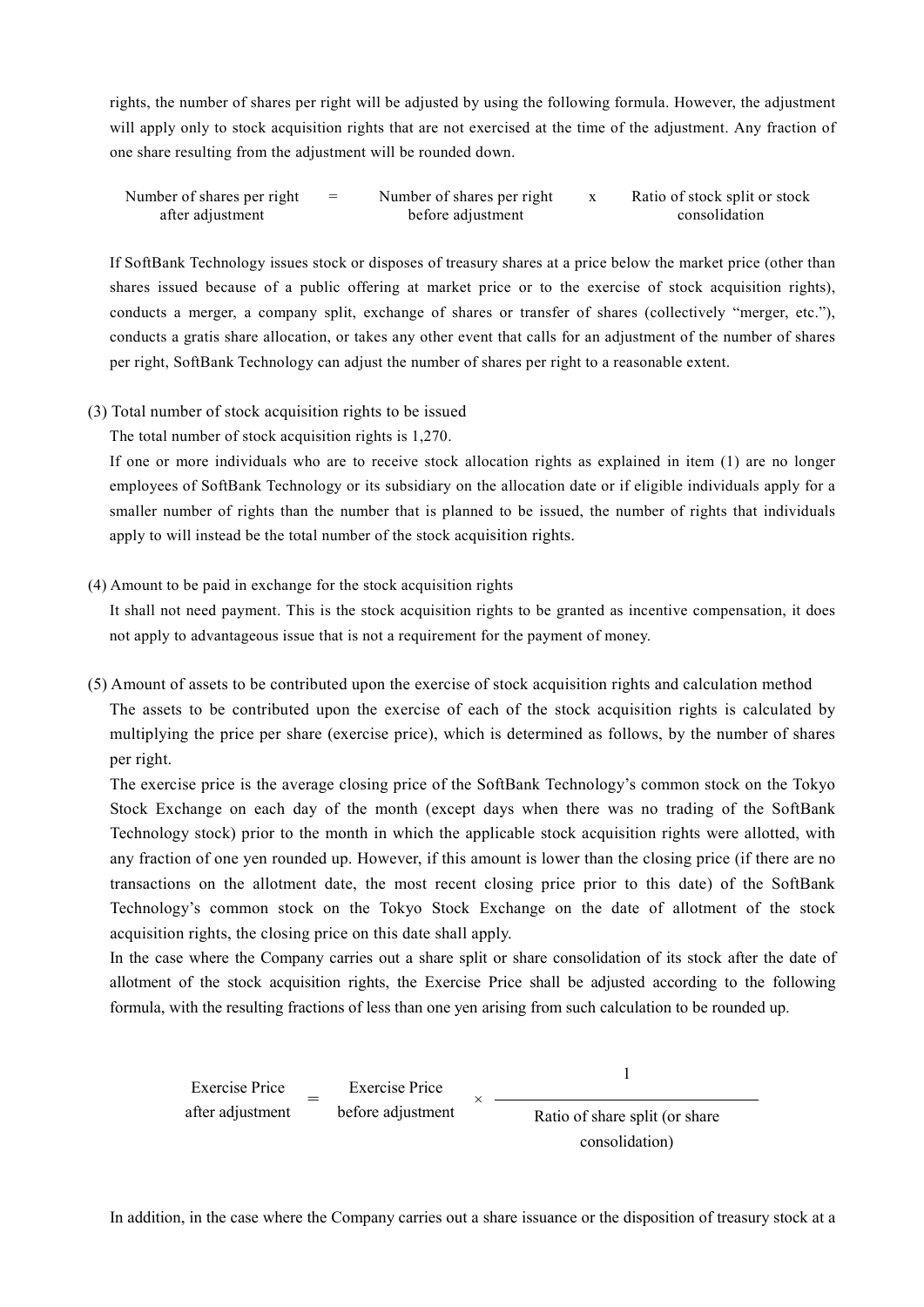value below market price after the date of allotment of the stock acquisition rights (excluding at-the-market offering and issuance of shares resulting from the exercise of stock acquisition rights), the Exercise Price shall be adjusted according to the following formula, with the resulting fractions of less than one yen arising from such calculation to be rounded up.

In the formula below, the number of outstanding shares is the number of shares issued after deducting treasury shares. If there is a disposal of treasury shares, the number of shares newly issued is instead the number of treasury shares to be disposed and the increase in shares due to a stock split or issue is instead the number of shares disposed.

| Exercise<br>price after |     | Exercise<br>price before<br>adjustment | Number of<br>outstanding shares |  | Number of<br>shares newly<br>issued        | х     | Amount to be paid<br>per share                                                         |
|-------------------------|-----|----------------------------------------|---------------------------------|--|--------------------------------------------|-------|----------------------------------------------------------------------------------------|
|                         | $=$ |                                        |                                 |  | Share price before split/consolidation/new |       |                                                                                        |
| adjustment              |     |                                        |                                 |  |                                            | issue |                                                                                        |
|                         |     |                                        | Number of<br>outstanding shares |  |                                            |       | Increase in shares due to a stock split or<br>issue (or decrease due to consolidation) |

After the allotment date of the stock acquisition rights, if there is a stock consolidation or similar event, a gratis share allocation or any other event that calls for an adjustment of the exercise price, SoftBank Technology can adjust the exercise price to a reasonable extent.

- (6) Allotment date of the stock acquisition rights September 7, 2017
- (7) Matters concerning certificates of the stock acquisition rights SoftBank Technology will not issue certificates for the stock acquisition rights.
- (8) Matters concerning the amount of capital and capital reserve to be increased as a result of the issuance of shares upon the exercise of stock acquisition rights

The amount of capital to be increased as a result of the issuance of shares upon the exercise of stock acquisition rights is half of the maximum amount of the increase in capital, etc. to be calculated pursuant to Article 17, Paragraph 1 of the Ordinance on Accounting of Companies, and any fraction of one yen resulting from the calculation will be rounded up. The remaining amount will be added to the capital reserve.

(9) Stock acquisition right exercise period

Period during which the stock acquisition rights are exercisable (the "exercise period") is from September 1, 2019 to August 31, 2023.

- (10) Conditions for the exercise of the stock acquisition rights
	- (i) The number of stock acquisition rights that a right holder with 10,000 shares or more of the total number of shares in the stock acquisition rights allotted in the initial allocation may exercise during the period from (a) to (d) below shall be limited to the number prescribed in these provisions. However, if there are any fractions less than one unit in the number of the exercisable stock acquisition rights, the number shall be rounded down.
		- (a) Up to 25% of the number of the stock acquisition rights allotted for the period from September 1, 2019 until August 31, 2020
		- (b) Up to 50% of the number of the stock acquisition rights allotted, combined with the stock acquisition rights exercised during the period described in (a) above, for the period from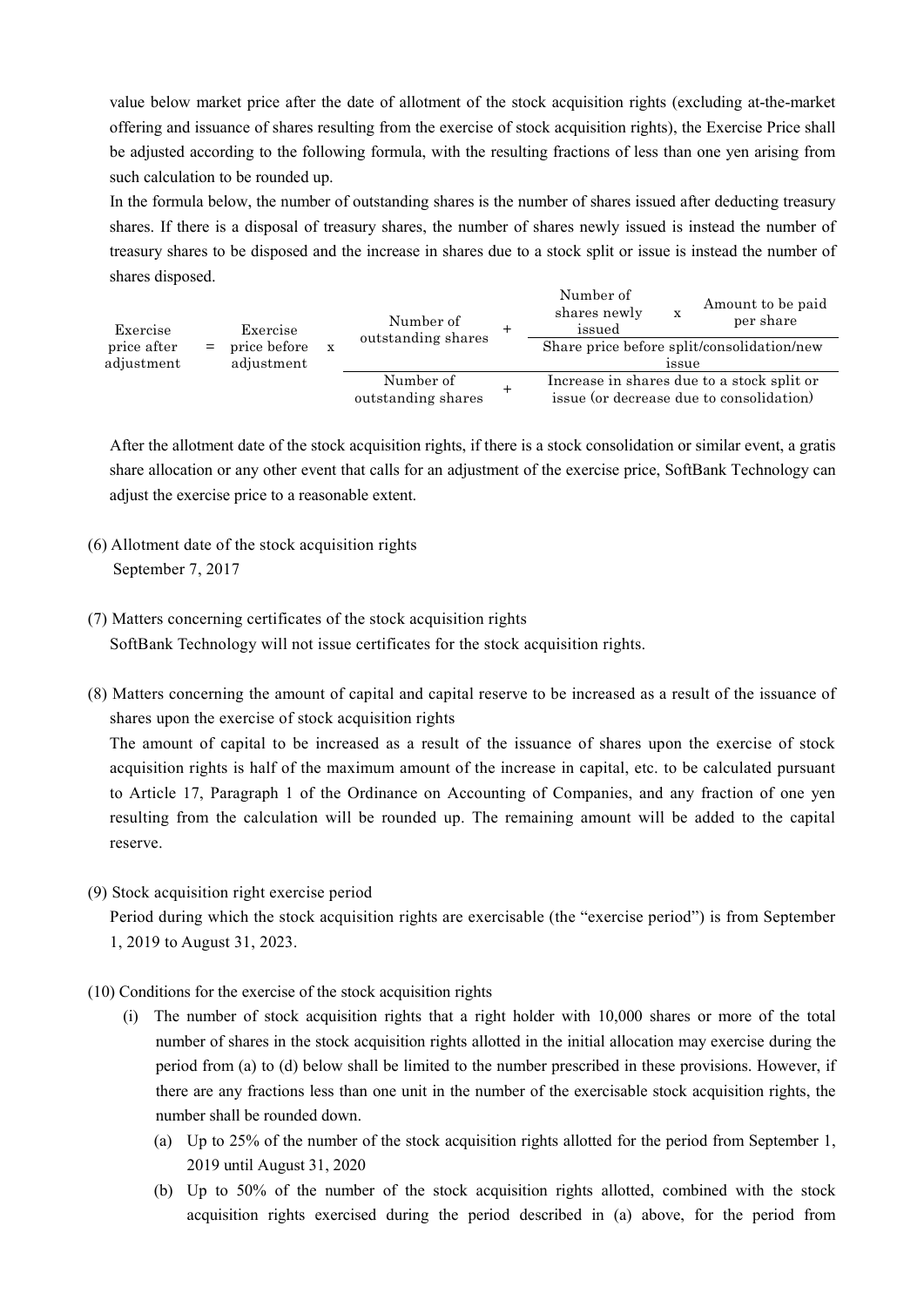September 1, 2020 until August 31, 2021

- (c) Up to 75% of the number of the stock acquisition rights allotted, combined with the stock acquisition rights exercised during the period described in (a) and (b) above, for the period from September 1, 2021 until August 31, 2022
- (d) Up to 100% of the number of the stock acquisition rights allotted, combined with the stock acquisition rights exercised during the period described in (a), (b) and (c) above, for the period from September 1, 2022 until August 31, 2023
- (ii) The number of stock acquisition rights that a right holder with 5,000 shares or more but less than 10,000 shares of the total number of shares in the stock acquisition rights allotted in the initial allocation may exercise during the period from (a) to (b) below shall be limited to the number prescribed in these provisions. However, if there are any fractions less than one unit in the number of the exercisable stock acquisition rights, the number shall be rounded down.
	- (a) Up to 50% of the number of the stock acquisition rights allotted for the period from September 1, 2019 until August 31, 2020
	- (b) Up to 100% of the number of the stock acquisition rights allotted, combining with the stock acquisition rights exercised during the period described in (a) above, for the period from September 1, 2020 until August 31, 2023
- (iii) Right holders may not exercise the stock acquisition rights yet to be exercised if rights holders are no longer a director or employee of SoftBank Technology or its subsidiaries ( the "qualification for the exercise of the rights").
- (iv) Irrespective of the preceding item (iii), in case that rights holders lose the stock acquisition rights due to the retirement from SoftBank Technology or its subsidiaries because of the company's convenience, if SoftBank Technology approves in writing the exercise of the rights by the new holder(s) based on applicable circumstances, rights holders may exercise the stock acquisition rights which rights holders could exercise if rights holders had not lost the stock acquisition rights only until the day on which 1 year from the loss of qualification for the exercise of the rights passes or the expiration of the exercise period, whichever is earlier.
- (v) Irrespective of the preceding item (iii) and (iv), in case that rights holders lose the stock acquisition rights (except for the death of rights holders ), if SoftBank Technology approves in writing the exercise of the rights by the new holder(s) based on applicable circumstances, the individual(s) who inherited the stock acquisition rights can exercise any rights that could have been exercised by the original rights holder (had that person not lost the stock acquisition rights).
- (vi) Irrespective of the preceding item (iii), if a rights holder dies, the individual(s) who inherits the stock acquisition rights can exercise any rights that could have been exercised by the original rights holder (had that person not died) during the period ending on the sooner of one year after the death or at the end of the exercise period.
- (vii) Irrespective of the preceding item (iii) and (vi), in the event that a rights holder dies and the individual(s) inheriting the stock acquisition rights is confirmed within 10 months of the death, if SoftBank Technology approves in writing the exercise of the rights by the new holder(s) based on applicable circumstances, the individual(s) who inherited the stock acquisition rights can exercise any rights that could have been exercised by the original rights holder (had that person not died).
- (viii)Except in the cases explained in the preceding items (vi) and (vii), it is not permitted to inherit the stock acquisition rights. Furthermore, in the event of the death of an individual who inherited the stock acquisition rights from an original rights holder, no further inheritance of the rights will be allowed.
- (ix) Rights holders may not exercise stock acquisition rights when shares that would be issued due to the exercise of the rights would raise the number of shares issued to more than the authorized amount and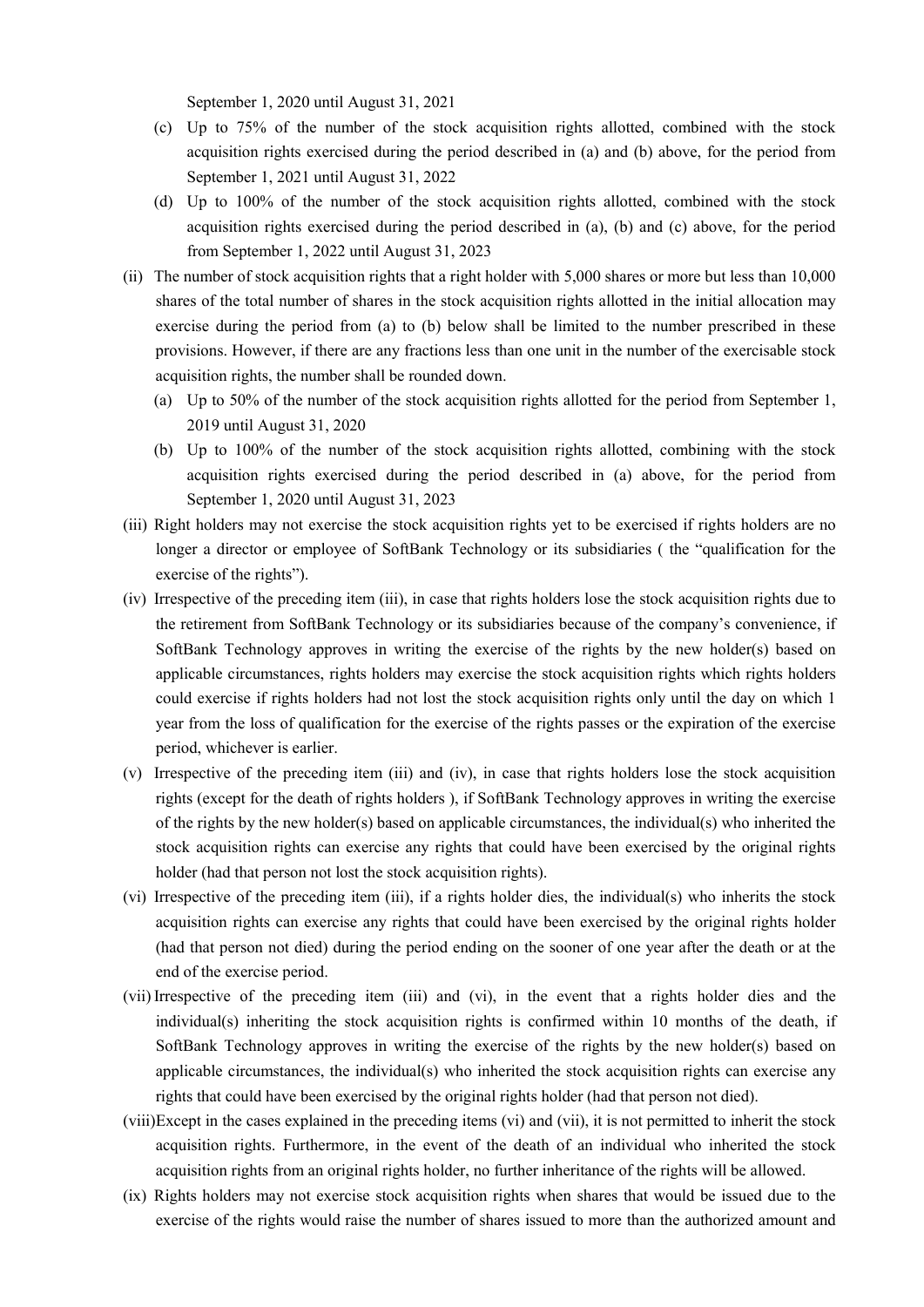when common stock that would be issued due to the exercise of the rights would raise the number of shares of common stock to more than the authorized amount.

- (x) Rights holders may not exercise a stock acquisition right of less than one unit.
- (xi) Any other terms and conditions will be determined by a stock acquisition right allocation contract to be entered into between SoftBank Technology and individuals who receive stock acquisition rights.
- (11) Items related to acquisition of stock acquisition rights
	- (i) If a merger contract in which SoftBank Technology will no longer exist, a contract for an absorption and split in which SoftBank Technology is the divesting company, a plan for a company split to form a new company, or a share exchange or share transfer agreement in which SoftBank Technology will become a wholly owned subsidiary is approved by the General Meeting of Shareholders (or the Board of Directors if shareholder approval is not required), SoftBank Technology may acquire all stock acquisition rights without compensation on a date specified by the Board of Directors.
	- (ii) When a rights holder is no longer able to exercise all or part of the stock acquisition rights held in accordance with (10) above, SoftBank Technology may acquire all of these stock acquisition rights without compensation on a date specified by the Board of Directors.
	- (iii) If the General Meeting of Shareholders approve a resolution to acquire class shares subject to the condition that all shares are purchased pursuant to the provisions of Article 171, Paragraph 1 of the Companies Act, SoftBank Technology may acquire all of the stock acquisition rights without compensation on a date specified by the Board of Directors.
	- (iv) If the General Meeting of Shareholders approve a stock consolidation (only consolidations where multiplying the number of shares in one unit by the consolidation ratio results in a number that is smaller than one) for the stock of a particular class to be issued upon the exercise of stock acquisition rights, SoftBank Technology may acquire all of the stock acquisition rights without compensation on a date specified by the Board of Directors.
	- (v) When the Board of Directors approves a demand by a special controlling shareholder to purchase all the stock of other shareholders, SoftBank Technology may acquire all of the stock acquisition rights without compensation on a date specified by the Board of Directors.
- (12) Restriction on the acquisition of the stock acquisition rights through transfer Any transfer of stock acquisition rights requires the approval of the Board of Directors.
- (13) Treatment of the stock acquisition rights for a corporate reorganization

If SoftBank Technology conducts a merger (only a merger in which SoftBank Technology no longer exists), an absorption-type company split, an incorporation-type company split, or an exchange or transfer of shares (the "corporate reorganization"), then for each reorganizational action, the stock acquisition rights of the company stated in Article 236, Paragraph 1, Items 8, (a) through (e) of the Companies Act (the "reorganized company") can be granted to rights holders with the following terms on the day on which the corporate reorganization is implemented. However, this provision applies only when the absorption and merger contract, new company merger contract, absorption split contract, new establishment split plan, share exchange contract or share transfer plan includes provisions stipulating that the reorganized company will grant stock acquisition rights with the following terms.

(i) Number of the stock acquisition rights of the reorganized company to be granted

The same number as the remaining stock acquisition rights held by each rights holder are granted.

(ii) Type of shares of the reorganized company to be issued or transferred upon the exercise of stock acquisition rights